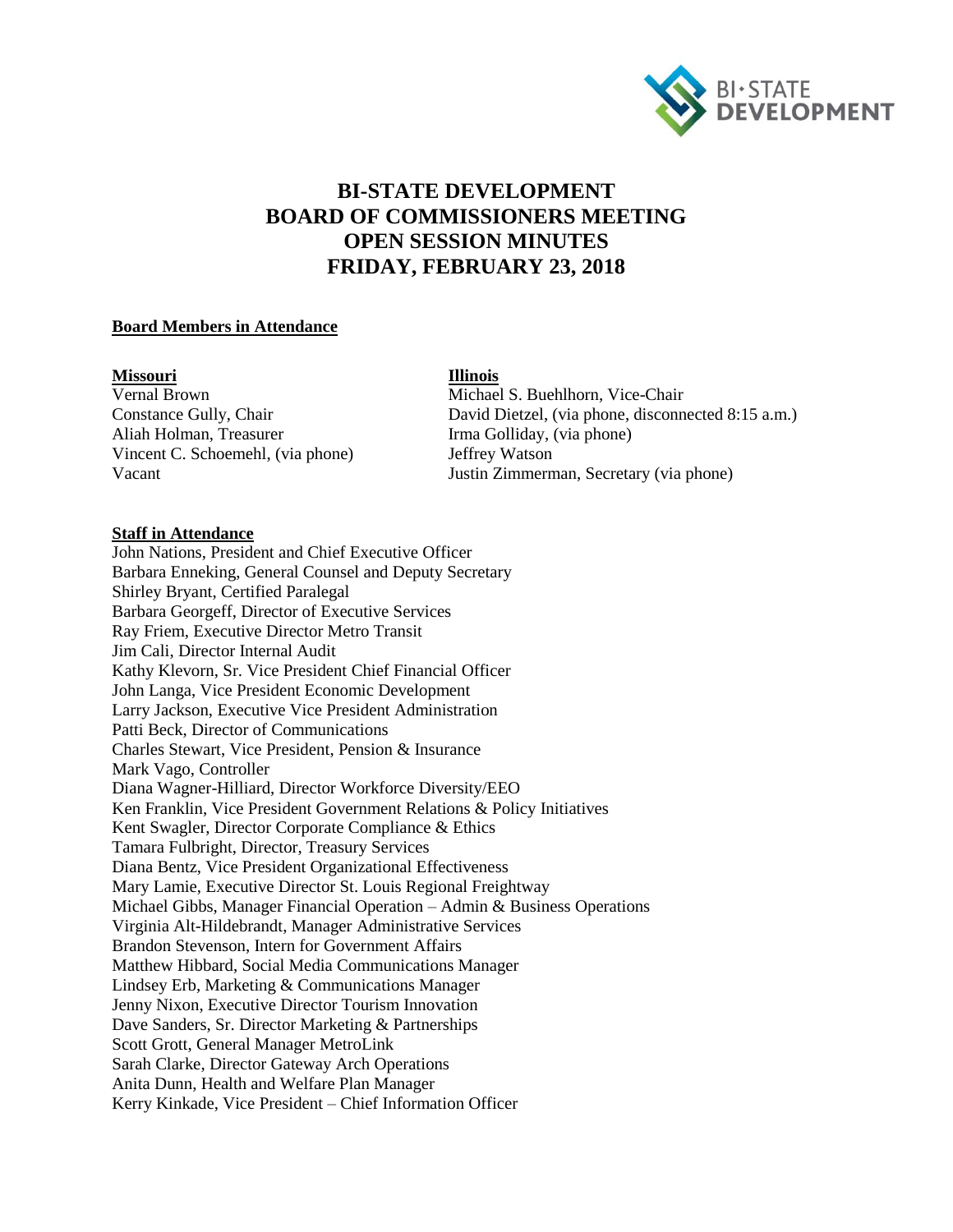Bi-State Development Board of Commissioners Meeting Open Session Minutes February 23, 2018 Page 2 of 5

Darcy Bates, Marketing & Communication Specialist Cynthia Davis, Director Program Development & Grants Jerry Vallely, External Communications Manager Charles Priscu, Director Labor Relations Erick Dahl, Director St. Louis Downtown Airport

# **Others in Attendance**

Tom Curran, St. Louis County Sarah Durrett, Founder of Combat Sexual Harassment Scott Lasler, Dovetail Jenna Green, Dovetail Donna McDonald, Dovetail Tom Etling, Dovetail Frank Mares, Deputy Superintendent, Gateway Arch National Park Michael Ward, Superintendent, Gateway Arch National Park Jenna Todoroff, Common Ground PR

# **1. Open Session Call to Order**

**8:00 a.m.** Chair Gully called the Open Session Board Meeting to order at 8:00 a.m.

# **2. Roll Call 8:00 a.m.** Roll call was taken.

#### **3. Minutes of November 17, 2017, Open Session Board Meeting**

**8:01 a.m.** The November 17, 2017, Open Session Board Meeting minutes were provided in the Board packet. A motion to approve the minutes was made by Commissioner Holman and seconded by Commissioner Buehlhorn. **Motion passed unanimously.** 

#### **4. Report of Treasurer**

**8:01 a.m.** The Treasurer's Report was provided in the Board packet, and a copy will be kept at the office of the Deputy Secretary. No presentation was made. This agenda item was informational only.

#### **5. Report of President**

**8:02 a.m.** John Nations, President & CEO, introduced Michael Ward, Superintendent, Gateway Arch National Park, and also called Jenny Nixon, Executive Director Tourism Innovation, forward. Mr. Ward then presented the National Park Service Centennial Award to Bi-State Development. Mr. Ward explained that the award was being given to recognize BSD's support and service to the National Park Service during the Centennial. He explained that Jenny Nixon led the creation, coordination, implementation, and administration of the Missouri National Parks Passport Challenge to promote Missouri's six National Parks in celebration of the National Park Service Centennial. The Passport Challenge was an innovative and creative solution to promote the Centennial during the ongoing Gateway Arch construction project, effectively branding the Gateway Arch as the Gateway to Missouri's National Parks. Mr. Ward recognized Ms. Nixon and her staff, and remarked that having partners like Bi-State Development is "great." Mr. Nations thanked Mr. Ward for the honor and stated that was proud of the partnership. Mr.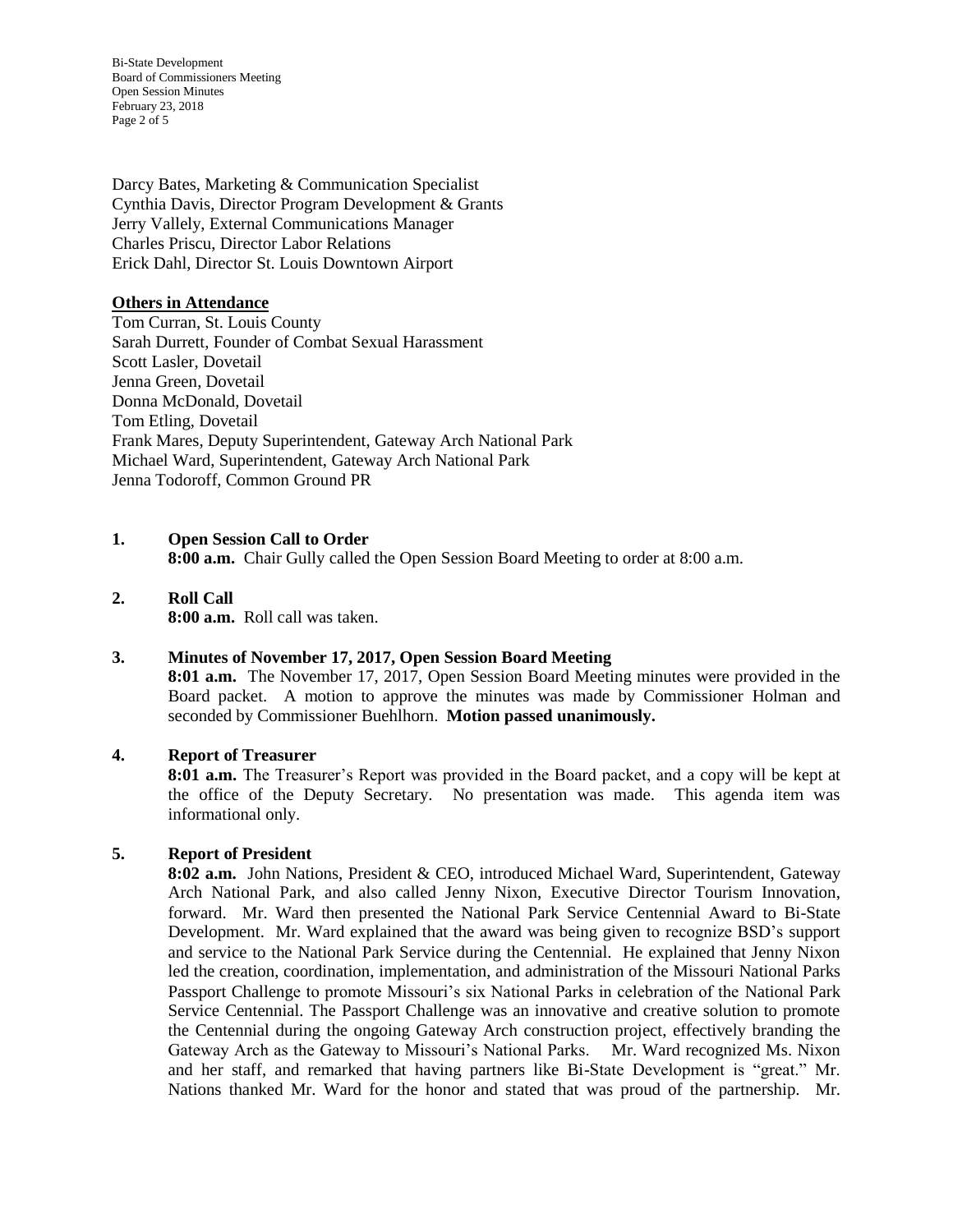Nations further commended Ms. Nixon and her staff, and expressed his appreciation to all involved.

# **6. Operations Committee Report**

**8:11 a.m.** Committee Chairman Buehlhorn reported that the Operations Committee met in Open Session on January 16, 2018, at 8:00 a.m., and that the draft minutes of that meeting were contained in the Board packet under Tab #6. He reported that two (2) items were being introduced for Board consideration, with the Committee's recommendation of approval, as follows: 1) Agenda Item #8: MetroLink Structures Inspection Program Engineering Services; and 2) Agenda Item #9: Adoption of a Board Policy and Leasing Standards for Airport Operations. Ray Friem, Executive Director Metro Transit, also provided the Committee with an update on the FY18 First Quarter Operations Report and Capital Projects Update. The Committee also discussed capital maintenance, Metro Reimagined, and van passenger capabilities. That concluded the report of the Operations Committee.

# **7. Audit, Finance & Administration Committee Report**

**8:12 a.m.** Committee Chair Holman reported that the Audit, Finance & Administration Committee met in Open Session on January 26, 2018, at 8:00 a.m., and that the draft minutes of that meeting were contained in the Board packet under Tab #7. Kent Swagler, Director Corporate Compliance & Ethics, provided the Committee with a presentation regarding the Compliance and Ethics "State of the Agency", which is scheduled to be presented to the Board under Agenda Item #10. Charles Stewart, Vice President, Pension & Insurance, provided the Committee with an update regarding the 2017 Pension Valuations and the 401(k) Plan Audit. The Committee also reviewed the Internal Audit Status Report and the Internal Audit Follow-Up Summary for the 2nd Quarter, FY18. The Treasury – Safekeeping Quarterly Accounts Audit for September 30, 2017, was also presented. The following three items were presented at the Committee meeting and are on the Board agenda: Agenda Items #11, #12 and #13, consisting of the Financial Statements, Performance Indicators, and Procurement Report for the First Quarter, FY18. The November 2017 Treasury Report was also presented at the meeting. That concluded the report of the Audit, Finance & Administration Committee.

# **8. MetroLink Structures Inspection Program Engineering Services (Operations Committee Recommends Approval)**

**8:13 a.m.** A briefing paper regarding the MetroLink Structures Inspection Program Engineering Services was provided in the Board packet. Scott Grott, General Manager MetroLink, provided a brief overview. The MetroLink Standard for Structures Inspection and Maintenance has been developed in conformance with industry guidelines and state/federal regulatory requirements. The MetroLink Structures Inspection Program **(SIP)** is managed within the MetroLink Maintenance of Way Department. The Agency has historically retained the services of an engineering firm to provide the majority of the required expertise to conduct the required inspections. The Agency continues to expand its own capabilities to perform some of these inspections with qualified internal staff. The current SIP services is a five (5) year contract that expires early 2018. A procurement was issued to renew these services for the period  $2018 - 2022$ . The management request is for Board approval to authorize the President  $&$  CEO and his designees to enter into a two (2) year contract with Juneau Associates, Inc. P.C., with three one (1) year options in the notto-exceed amount of \$4,447,928.72 and to award monetary and administrative contract modifications as needed. A motion to approve this agenda item as presented was made by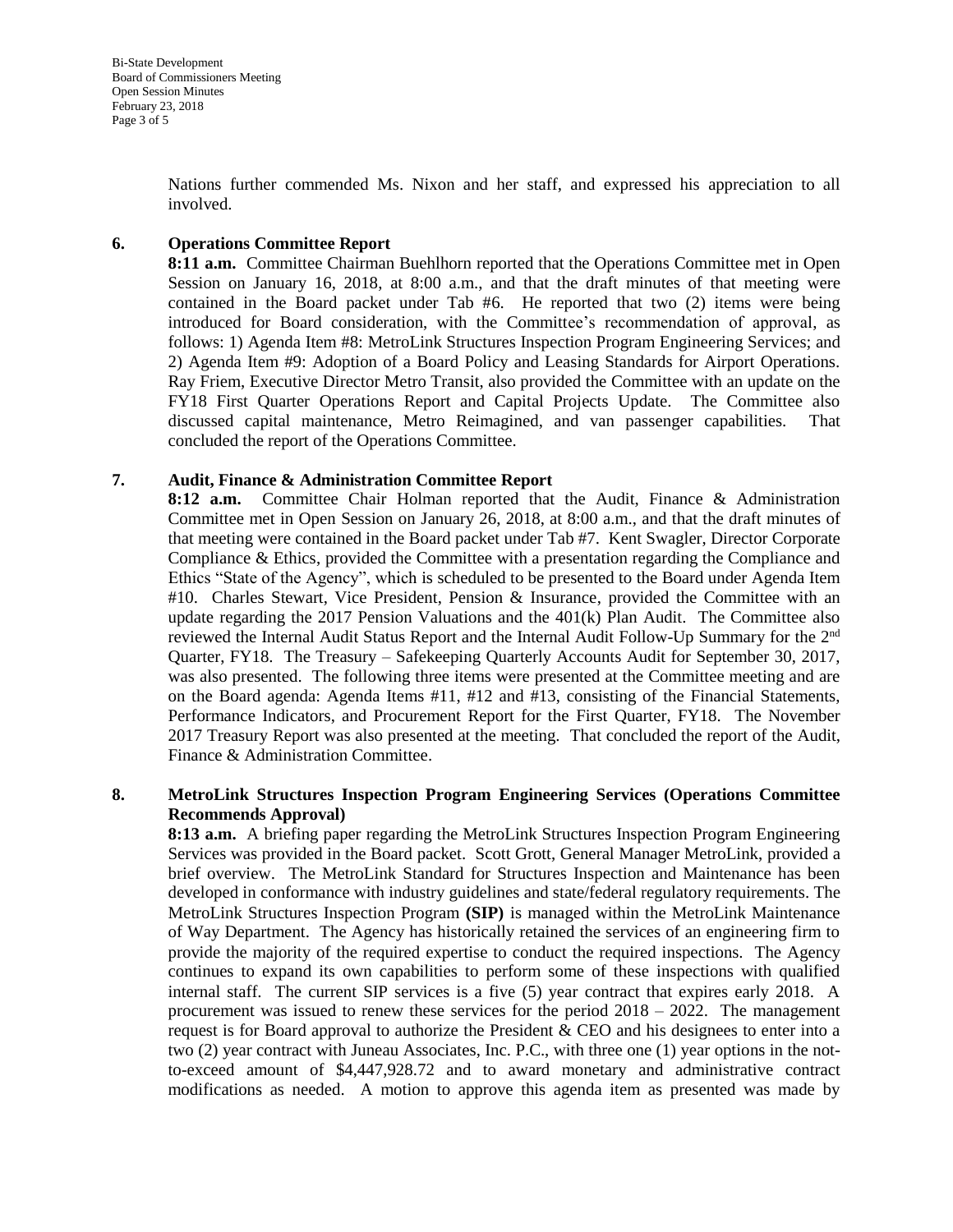Commissioner Buehlhorn, and seconded by Commissioner Brown. **Motion passed unanimously. (Resolution #881).**

# **9. Adoption of a Board Policy and Leasing Standards for Airport Operations (Operations Committee Recommends Approval)**

**8:15 a.m.** A briefing paper, together with the draft of a Board Policy and Leasing Standards for Airport Operations was provided in the Board packet. Erick Dahl, Director St. Louis Downtown Airport, stated that this agenda item was presented and discussed in great detail at the January 16, 2018 Operations Committee meeting. No additional presentation was made and Mr. Dahl requested that the Board approve the proposed Board Policy, Chapter 130 of the Collected Policies of the Agency, *Airport Operations;* and the proposed Leasing Standards for Operation of the St. Louis Downtown Airport. In addition, it is recommended that the Board designate that the proposed Board Policy, Chapter 130 *Airport Operations,* **not** be tabled pursuant to *Article VI(D)*  of the Board Policies, as it is in the best interest of the Agency that this Board Policy be approved at the February 23, 2018 Board meeting. A motion to approve this agenda item as presented was made by Commissioner Buehlhorn and seconded by Commissioner Holman. **Motion passed unanimously. (Resolution #882).** 

# **10. Compliance and Ethics "State of the Agency" (Presented to Audit, Finance & Administration Committee)**

**8:17 a.m.** A briefing paper, together with a PowerPoint presentation regarding the Compliance and Ethics "State of the Agency" was provided in the Board packet. Kent Swagler, Director Corporate Compliance & Ethics, provided a brief overview. This agenda item was presented and discussed at the Audit, Finance & Administration Committee on January 26, 2018; and was being presented to the Board as informational only. The presentation provided the current state of the Agency with respect to meeting its documented compliance requirements for calendar year 2017. This report also included the current status of compliance and ethics programs, initiatives, and training programs. This report was informational only and no Board action was required. A copy of this report will be kept at the office of the Deputy Secretary.

# **11. Financial Statements – First Quarter, Fiscal Year 2018 (Presented to Audit, Finance & Administration Committee)**

**8:24 a.m.** The Financial Statements – First Quarter, FY18 report was provided in the Board packet. Agenda Items #11, #12, and #13 were presented and discussed in great detail at the January 26, 2018 Audit, Finance & Administration Committee meeting; and no additional presentation was made. These Agenda Items were presented as informational only and no Board action was required. Copies of these reports will be kept at the office of the Deputy Secretary.

- **12. Performance Indicators – First Quarter, Fiscal Year 2018 (Presented to Audit, Finance & Administration Committee) 8:24 a.m.** The Performance Indicators – First Quarter, FY18 report was provided in the Board packet. See Agenda Item #11.
- **13. Procurement Activity Report – First Quarter, Fiscal Year 2018 (Presented to Audit, Finance & Administration Committee) 8:24 a.m.** The Procurement Activity Report – First Quarter, FY18 was provided in the Board packet. See Agenda Item #11.